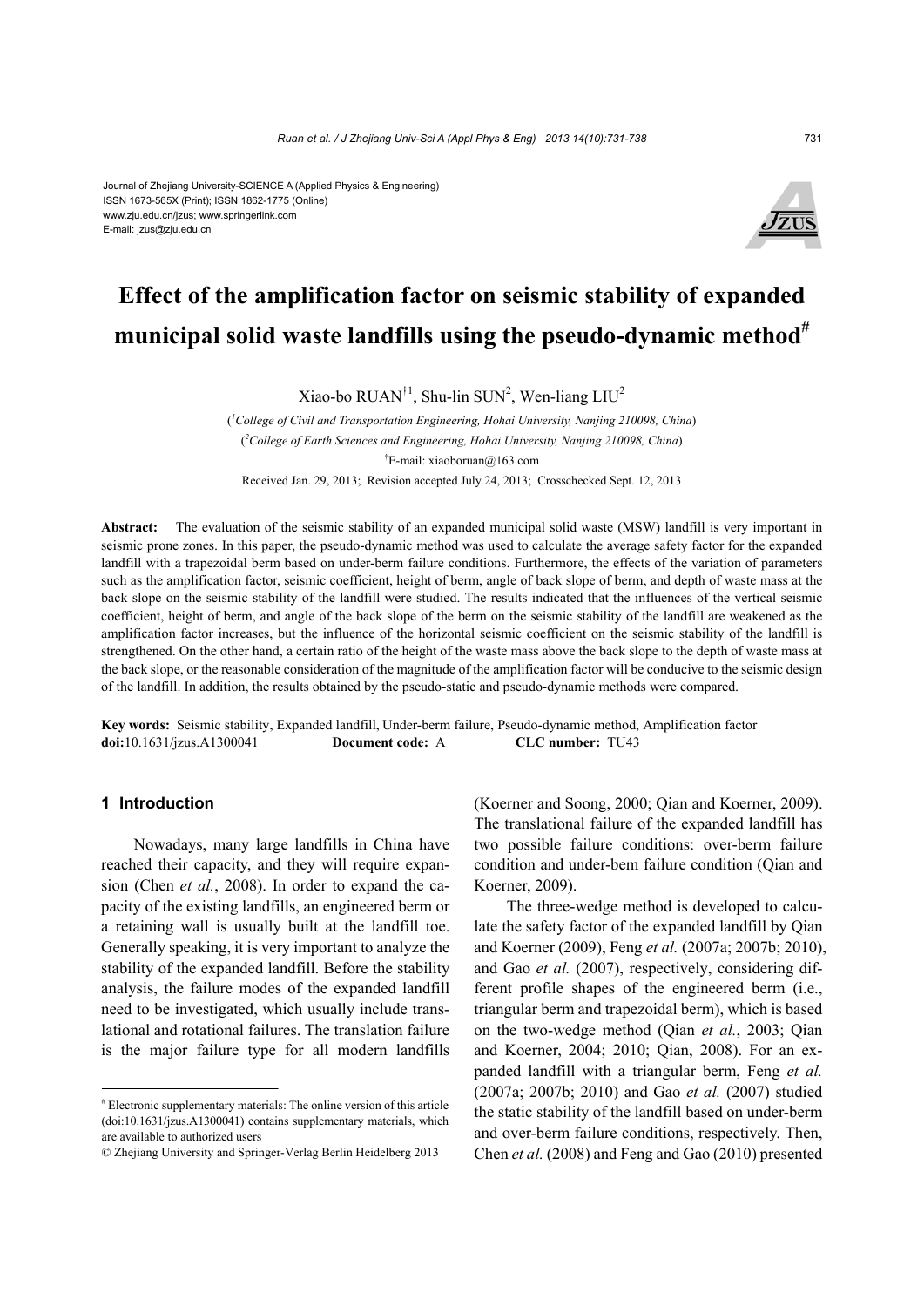the pseudo-static seismic stability of the landfill based on over-berm and under-berm failure conditions, respectively, but the vertical seismic force was ignored. Sun and Ruan (2013) studied the effect of the vertical seismic force on the landfill based on under-berm failure conditions using a pseudo-static method. For the expanded landfill with a trapezoidal berm, Qian and Koerner (2009) analyzed the static stability of the landfill based on both over-berm and under-berm failure conditions. Then Choudhury and Savoikar (2011a) investigated the pseudo-static seismic stability of the landfill based on both over-berm and under-berm failure conditions. Although Choudhury and Savoikar (2011a)'s method is based entirely on Qian and Koerner (2009)'s static model of the expanded landfill and their related assumptions, the average safety factor of the two methods is different even when the parameters of the two methods are the same. This may be not taking into account four cases in Fig. 1, or an error in the derivation of the formula of the Choudhury and Savoikar (2011a)'s method. Therefore, the corrected pseudo-static method is used in this paper.

The scope of this paper is to analyze the seismic stability of the expanded landfill with a trapezoidal berm based on the under-berm failure condition using a pseudo-dynamic method, considering such parameters as the amplification factor, seismic coefficient, height of berm, angle of back slope of berm, and depth of waste mass at back slope.

### **2 Methods**

#### **2.1 Pseudo-dynamic method**

The pseudo-dynamic method was proposed by Steedman and Zeng (1990). Then, Zeng and Steedman (1993) validated the pseudo-dynamic method by comparing the values with the centrifuge model test results. Then, Choudhury and Nimbalkar (2005) developed the pseudo-dynamic method by considering the primary wave.

The pseudo-dynamic method considers finite shear and primary wave velocity, and is developed by assuming that the shear modulus, *G*, is a constant, and that only the phase but not the magnitude of acceleration is varying (Steedman and Zeng, 1990; Choudhury and Nimbalkar, 2005; Ruan *et al.*, 2012; 2013; Ruan and Sun, 2013). The shear wave velocity

in the waste mass and in the berm is  $V_s = (G/\rho)^{1/2}$  and  $V_{\rm SB}=(G_{\rm B}/\rho_{\rm B})^{1/2}$ , respectively; the primary wave velocity in the waste mass and in the berm are  $V_{\rm p} = \left\{2G(1-\nu)/[\rho(1-2\nu)]\right\}^{1/2}$  and  $V_{\rm pB} = \left\{2G_{\rm B}(1-\nu_{\rm B})/[\rho_{\rm B}(1-\nu_{\rm B})/[\rho_{\rm B}(1-\nu_{\rm B})/[\rho_{\rm B}(1-\nu_{\rm B})/[\rho_{\rm B}(1-\nu_{\rm B})/[\rho_{\rm B}(1-\nu_{\rm B})/[\rho_{\rm B}(1-\nu_{\rm B})/[\rho_{\rm B}(1-\nu_{\rm B})/[\rho_{\rm B}(1-\nu_{\rm B})/[\rho_{\rm B}(1-\nu_{\rm B})/[\rho_{\rm$  $[-2v_B]$ }<sup>1/2</sup>, respectively, where  $\rho$  and  $\rho_B$  are the densities of the solid waste and berm, respectively,  $v$  and  $v<sub>B</sub>$ are Poisson's ratios of the waste mass and berm, respectively, and  $G$  and  $G_B$  are the shear moduli of the waste mass and berm, respectively (Das and Ramana, 2010).



**Fig. 1 Geometric factors of the expanded landfill cell for different conditions**  (a)  $H\text{cot}\beta \leq H_{\text{T}}\text{cot}\xi$ ; (b)  $H_{\text{T}}\text{cot}\xi \leq H\text{cot}\beta \leq B_{\text{T}}+H_{\text{T}}\text{cot}\xi$ ; (c) *B*<sub>T</sub>+*H*<sub>T</sub>cot*ζ*≤*H*cot*β*≤*B*<sub>T</sub>+*H*<sub>T</sub>(cot*ζ*+cot*η*); (d) *H*cot*β*>*B*<sub>T</sub>+ *H*<sub>T</sub>(cot*ξ*+cot*η*)

When the seismic forces act on the waste mass, the horizontal and vertical seismic accelerations at any depth, *z*, and duration, *t*, below the top of the expanded landfill, can be expressed as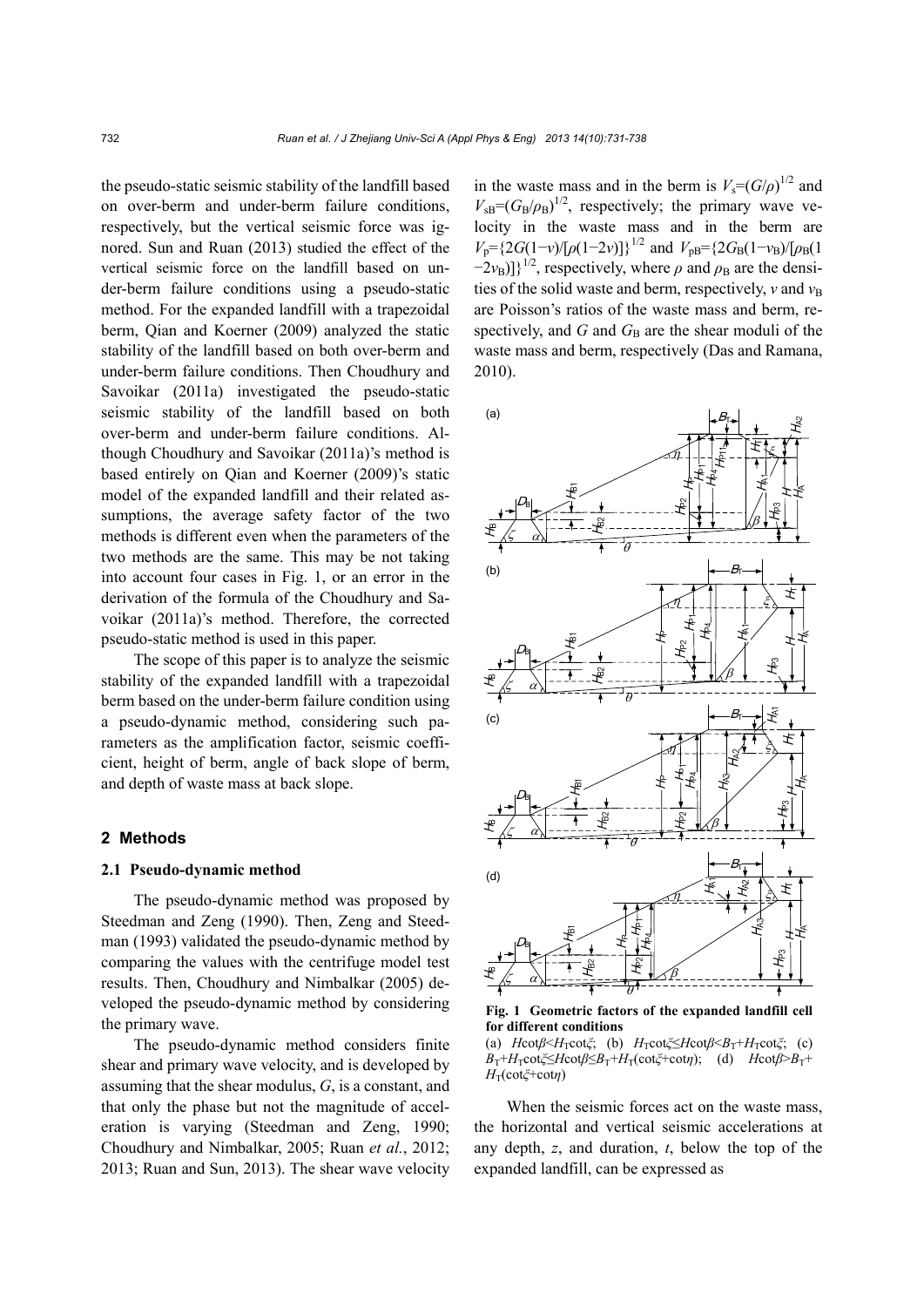$$
a_{hw}(z,t) = [1 + (f_a - 1)(H_L - z) / H_L]k_h g
$$
  
 
$$
\cdot \sin(2\pi)[t / T - (H_L - z) / (TV_s)],
$$
 (1)

$$
a_{vw}(z,t) = [1 + (f_a - 1)(H_L - z) / H_L]k_v g
$$
  
 
$$
\cdot \sin(2\pi)[t / T - (H_L - z) / (TV_p)],
$$
 (2)

where  $k_h$  and  $k_v$  are horizontal and vertical seismic coefficients, respectively;  $H<sub>L</sub>$  is the length from the top of the (active, passive, or waste mass in block) wedge to the bottom of the berm; *T* is the period of lateral shaking; and  $f_a$  is the amplification factor of the waste mass medium.

Similarly, the horizontal and vertical seismic accelerations on the berm can be expressed as

$$
a_{\text{hB}}(z,t) = [1 + (f_{\text{aB}} - 1)(H_{\text{B}} - z) / H_{\text{B}}]k_{\text{h}}g
$$
  
 
$$
\cdot \sin(2\pi)[t / T - (H_{\text{B}} - z) / (TV_{\text{sB}})],
$$
 (3)

$$
a_{\rm vB}(z,t) = [1 + (f_{\rm aB} - 1)(H_{\rm B} - z) / H_{\rm B}]k_{\rm v}g
$$
  
 
$$
\cdot \sin(2\pi)[t / T - (H_{\rm B} - z) / (TV_{\rm pB})],
$$
 (4)

where  $H_B$  is the height of the berm, and  $f_{AB}$  is the amplification factor of the berm medium.

The total horizontal seismic force acting on the waste mass and the berm, respectively, can be expressed as

$$
Q_{\text{hw}}(t) = \int m_{\text{w}}(z) a_{\text{hw}}(z, t) dz, \tag{5}
$$

$$
Q_{\text{hB}}(t) = \int m_{\text{B}}(z) a_{\text{hB}}(z, t) \text{d}z,\tag{6}
$$

where  $m_w(z)$  and  $m_B(z)$  are the masses of a thin element of waste mass and berm at depth, respectively (File S1).

The total vertical seismic force acting on the waste mass and the berm, respectively, can be expressed as

$$
Q_{vw}(t) = \int m_w(z)a_{vw}(z,t)dz,
$$
 (7)

$$
Q_{\rm vB}(t) = \int m_{\rm B}(z) a_{\rm vB}(z,t) \mathrm{d}z. \tag{8}
$$

Through Eqs. (1)–(8) and the division of the waste mass into four cases (Fig. 1), the pseudodynamic seismic force of different wedges can be obtained (File S1).

Savoikar and Choudhury (2010) studied the

seismic stability of the landfill based on the twowedge method using a pseudo-dynamic method. However, they did not give the value of  $V_s$ , so how to obtain the safety factor is not known. To correct this error, according to Matasovic and Kavazanjian (1998), the mean value of *V*s is 181.5 m/s, *v* is 0.33,  $V_{\rm SB}$  is 1220 m/s, and  $v_{\rm B}$  (regarded as elastic half-space) is 0.25. In addition, because of the seismic wave starting at the bottom of the landfill, *H* in the seismic acceleration of Savoikar and Choudhury (2010)'s method should be the length from the top of the (active, or passive) wedge to the bottom of the landfill. The same error is also committed by Choudhury and Savoikar (2011b).

### **2.2 Force equilibrium**

The frictional force acting on the bottom of the block, active, and passive wedges shown in Fig. 2 can be expressed as (Qian and Koerner, 2009)

$$
F_{A} = C_{A} / FS + N_{A} \tan \delta_{A} / FS,
$$
 (9)

$$
F_{\rm B} = C_{\rm B} / \text{FS} + N_{\rm B} \tan \delta_{\rm B} / \text{FS},\tag{10}
$$

$$
F_{\rm p} = C_{\rm p} / \text{FS} + N_{\rm p} \tan \delta_{\rm p} / \text{FS},\tag{11}
$$

where  $F_A$ ,  $F_B$ , and  $F_P$  are frictional forces acting on the bottom of the active, block, and passive wedges, respectively;  $C_A$ ,  $C_B$ , and  $C_P$  are the apparent cohesive forces between liner components beneath the active, block, and passive wedges, respectively;  $\delta_A$ ,  $\delta_B$ , and  $\delta_P$  are interface friction angles of the liner components beneath the active, block, and passive wedges, respectively;  $N_A$ ,  $N_B$ , and  $N_P$  are the normal forces acting on the bottom of the active, block, and passive wedges, respectively; FS is the safety factor for the entire waste mass.



**Fig. 2 Forces acting on three adjacent wedges of waste mass in expanded landfill cell for under-berm failure condition**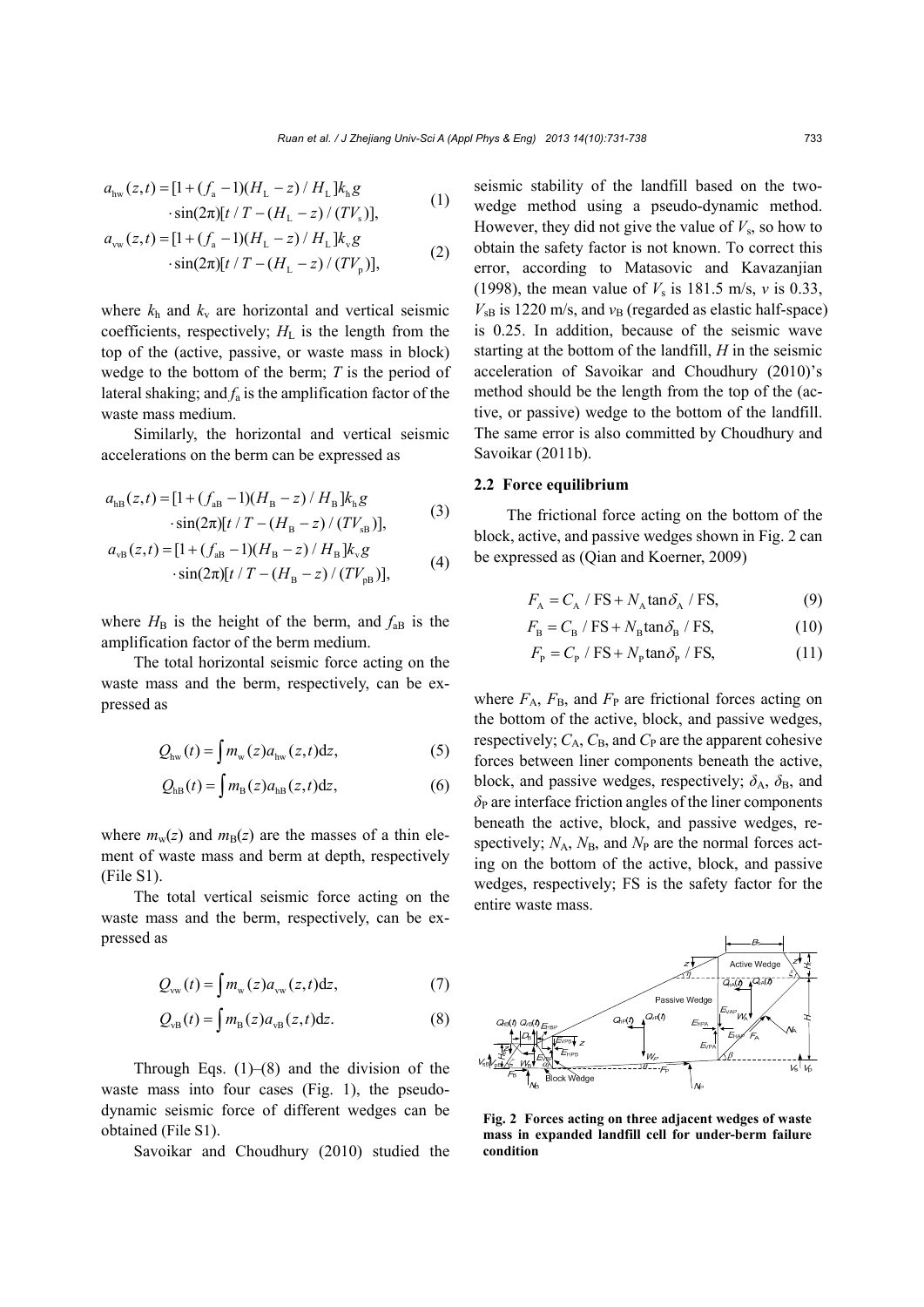The frictional force acting on the interface between the block and passive wedges and on the interface between the active and passive wedges shown in Fig. 2 can be expressed as (Qian and Koerner, 2009)

$$
E_{\rm VPB} = C_{\rm PB} / \text{FS}_{\rm V} + E_{\rm HPB} \tan\phi / \text{FS}_{\rm V},\tag{12}
$$

$$
E_{\text{VPA}} = C_{\text{AP}} / \text{FS}_{\text{V}} + E_{\text{HPA}} \tan \phi / \text{FS}_{\text{V}}, \tag{13}
$$

$$
E_{\text{VAP}} = C_{\text{AP}} / \text{FS}_{\text{V}} + E_{\text{HAP}} \tan \phi / \text{FS}_{\text{V}}, \tag{14}
$$

$$
E_{\text{VBP}} = C_{\text{PB}} / \text{FS}_{\text{V}} + E_{\text{HBP}} \tan \phi / \text{FS}_{\text{V}}, \tag{15}
$$

where  $E_{\text{HAP}}$  and  $E_{\text{HBP}}$  are the normal forces from the active and block wedges acting on the passive wedge;  $E_{\text{HPA}}$  and  $E_{\text{HPB}}$  are the normal forces from the passive wedge acting on the active and block wedges;  $E_{\text{VAP}}$ and  $E_{VBP}$  are the frictional forces acting on the side of the passive wedge next active and block wedges;  $E_{VPA}$ and  $E_{VPB}$  are the frictional forces acting on the side of the active and block wedges next passive wedge;  $C_{AP}$ are the apparent cohesive force at the interface between the active and passive wedges; C<sub>PB</sub> are the apparent cohesive forces at the interface between the passive and block wedges;  $\phi$  is the internal friction angle of the solid waste; and  $FS_V$  is the safety factor at the interface between the wedges.

Considering the force equilibrium of the block wedge as shown in Fig. 2, the equilibrium of forces in *Y* direction is

$$
N_{\rm B} = W_{\rm B} + Q_{\rm vB}(t) + E_{\rm VPB},\tag{16}
$$

where  $W_B$  is the weight of the block wedge, and  $Q_{vB}(t)$ is the vertical seismic force acting on the block wedge.

Substituting Eq. (12) into Eq. (16), we can obtain:

$$
N_{\rm B} = W_{\rm B} + Q_{\rm vB}(t) + C_{\rm PB} / \text{FS}_{\rm V} + E_{\rm HPB} \tan \phi / \text{FS}_{\rm V}. \tag{17}
$$

The equilibrium of forces in *X* direction can be give as

$$
F_{\rm B} = Q_{\rm hB}(t) + E_{\rm HPB},\qquad(18)
$$

where  $Q_{hB}(t)$  is the horizontal seismic force acting on the block wedge.

Substituting Eq. (10) into Eq. (18) and rearranging for  $N_B$ , we can obtain:

$$
N_{\rm B} = (Q_{\rm hB}(t) + E_{\rm HPB} - C_{\rm B} / \rm{FS}) / (\tan \delta_{\rm B} / \rm{FS}).
$$
 (19)

Substituting Eq. (17) into Eq. (19) and rearranging for  $E_{HPB}$  gives

$$
E_{\rm HPB} = [(W_{\rm B} + Q_{\rm vB}(t) + C_{\rm PB} / \rm{FS}_V) \tan \delta_{\rm B} / \rm{FS} - Q_{\rm hB}(t) + C_{\rm B} / \rm{FS}]/[1 - (\tan \delta_{\rm B} / \rm{FS})(\tan \phi / \rm{FS}_V)].
$$
\n(20)

Considering the force equilibrium of the active and passive wedges shown in Fig. 2, the results are the same as the process of the derivation of Eq. (20) and

$$
E_{\text{HPA}} = [(W_{\text{A}} + Q_{\text{vA}}(t) - C_{\text{AP}} / \text{FS}_{\text{V}})(\sin\beta - \cos\beta\tan\delta_{\text{A}} / \text{FS})
$$
  
+  $Q_{\text{hA}}(t)(\cos\beta + \sin\beta\tan\delta_{\text{A}} / \text{FS}) - C_{\text{A}} / \text{FS}]$   
· $[\cos\beta + \sin\beta\tan\delta_{\text{A}} / \text{FS} + (\sin\beta$   
-  $\cos\beta\tan\delta_{\text{A}} / \text{FS})\tan\phi / \text{FS}_{\text{V}}]^{-1}$ , (21)

$$
(E_{\text{HBP}} - E_{\text{HAP}})[\cos\theta + \sin\theta\tan\delta_{\text{P}} / \text{FS} + (\sin\theta - \cos\theta\tan\delta_{\text{P}} / \text{FS})\tan\phi / \text{FS}_{\text{V}}] = (W_{\text{P}} + Q_{\text{VP}}(t) + C_{\text{AP}} / \text{FS}_{\text{V}} - C_{\text{PB}} / \text{FS}_{\text{V}}) \qquad (22) \cdot (\sin\theta - \cos\theta\tan\delta_{\text{P}} / \text{FS}) + Q_{\text{hP}}(t)(\cos\theta + \sin\theta\tan\delta_{\text{P}} / \text{FS}) - C_{\text{P}} / \text{FS},
$$

where  $W_A$  and  $W_P$  are the weights of the active and passive wedges, respectively;  $Q_{hA}(t)$  and  $Q_{hP}(t)$  are the horizontal seismic forces acting on the active and passive wedges, respectively;  $Q_{vA}(t)$  and  $Q_{vP}(t)$  are the vertical seismic forces acting on the active and passive wedges, respectively.

For  $E_{\text{HAP}}=E_{\text{HPA}}$  and  $E_{\text{HBP}}=E_{\text{HPB}}$ , substituting Eqs.  $(20)$  and  $(21)$  into Eq.  $(22)$ , we can obtain:

$$
[(\cos\theta + \sin\theta\tan\delta_{P} / FS) + (\sin\theta - \cos\theta\tan\delta_{P} / FS)
$$
  
\n
$$
\cdot \tan\phi / FS_{V}] \{ [(W_{B} + Q_{vB}(t) + C_{PB} / FS_{V})\tan\delta_{B} / FS - Q_{hB}(t) + C_{B} / FS] / [1 - \tan\delta_{B}\tan\phi / (FS \cdot FS_{V})] - [(W_{A} + Q_{vA}(t) - C_{AP} / FS_{V})(\sin\beta - \cos\beta\tan\delta_{A} / FS) - C_{A} / FS + Q_{hA}(t)(\cos\beta + \sin\beta\tan\delta_{A} / FS)]
$$
  
\n
$$
/ [(\cos\beta + \sin\beta\tan\delta_{A} / FS) + (\sin\beta - \cos\beta\tan\delta_{A} / FS) - \tan\phi / FS_{V}] \} = (W_{P} + Q_{vP}(t) + C_{AP} / FS_{V} - C_{PB} / FS_{V}) - (\sin\theta - \cos\theta\tan\delta_{P} / FS) - C_{P} / FS - C_{PB} / FS_{V})
$$
  
\n
$$
+ Q_{hP}(t)(\cos\theta + \sin\theta\tan\delta_{P} / FS).
$$
  
\n(23)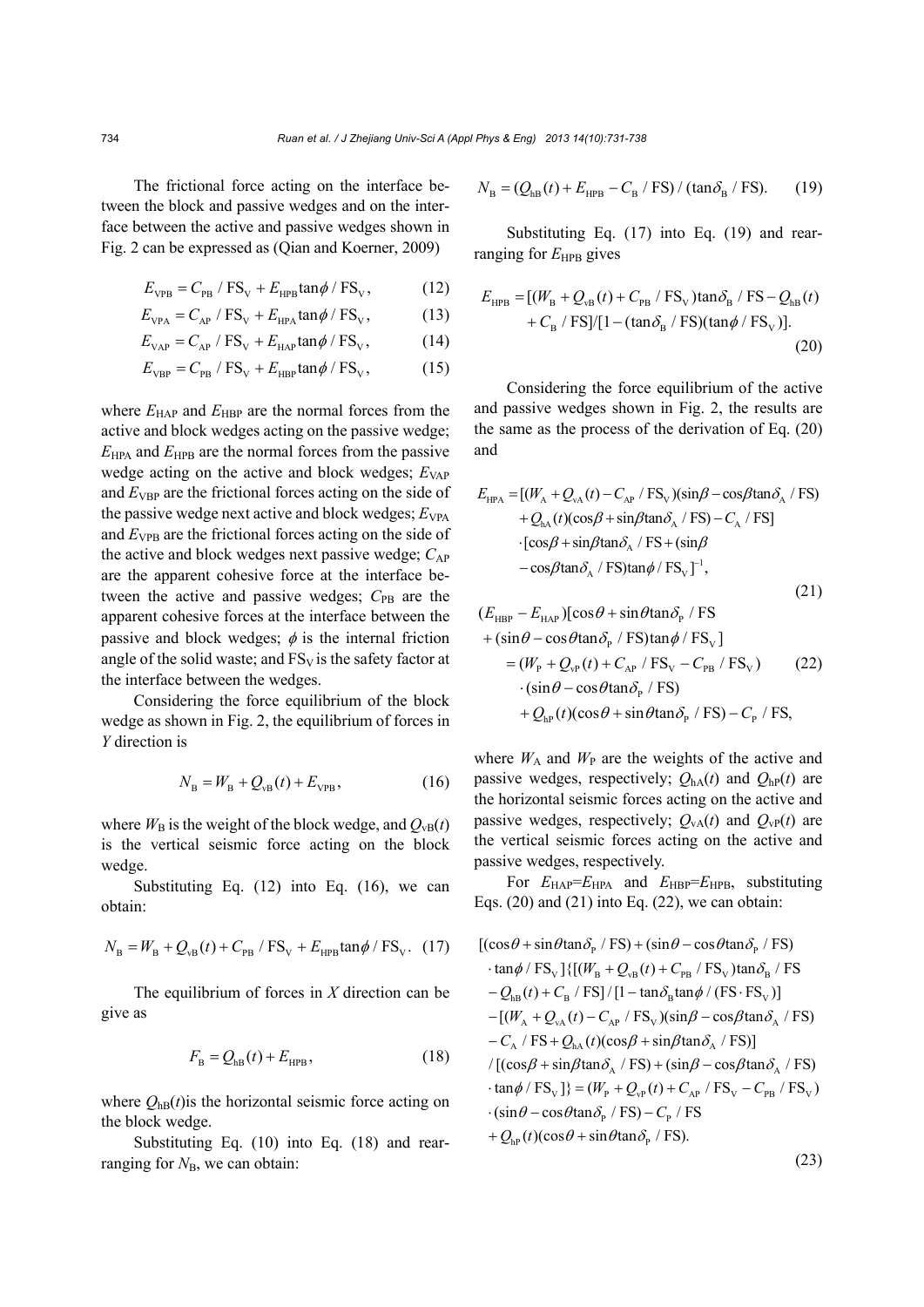#### **2.3 Computation of average safety factor**

By solving Eq. (23), the minimum safety factor, FS<sub>min</sub> can be obtained when assuming FS<sub>V</sub>=∞, and the maximum safety factor,  $FS<sub>max</sub>$ , also can be obtained when assuming  $FS_V=FS$  (File S2) (Qian and Koerner, 2009). The average safety factor,  $FS_{ave}$ , between  $FS_{min}$  and  $FS_{max}$ , can be used to evaluate the seismic stability of the expanded landfill (Qian and Koerner, 2009; Feng *et al.*, 2010), which can be expressed as

$$
FSave = (FSmin + FSmax) / 2.
$$
 (24)

# **3 Analysis of the factor of safety for various cases**

To analyze the seismic stability of the expanded landfill based on the under-berm failure condition, the control situation for analysis uses the following parameters: depth of waste mass at back slope: *H*=70 m, height of waste mass above back slope,  $H_T=10$  m, height of berm,  $H_B=5$  m, top width of waste mass,  $B_T$ =150 m, top width of berm,  $D_B$ =3 m, angle of back slope of waste mass,  $\beta$ =18.4°, angle of back slope of berm,  $\alpha=26.6^\circ$ , angle of landfill cell subgrade,  $\theta$ =1.1°, angle of front slope of waste mass,  $\eta$ =14°, angle of landfill cover slope,  $\xi=14^\circ$ , angle of front slope of berm,  $\zeta = 31.3^\circ$ , apparent cohesion between liner components beneath active wedge,  $c_A$ = 2 kN/m<sup>2</sup>,  $\delta_A$ =12°, apparent cohesion between liner components beneath block wedge,  $c_B = 8$  kN/m<sup>2</sup>,  $\delta_B$ =32°, apparent cohesion between liner components beneath passive wedge,  $c_P = 11.5$  kN/m<sup>2</sup>,  $\delta_P$ =18°, apparent cohesion of solid waste,  $c=3$  kN/m<sup>2</sup>,  $\phi$ =30°, apparent cohesion at interface between active and passive wedges,  $c_{AP} = 3 \text{ kN/m}^2$ , apparent cohesion at interface between passive and block wedges,  $c_{PB}$ =  $3 \text{ kN/m}^2$  (Qian and Koerner, 2009); unit weight of solid waste,  $\gamma$ =15.7 kN/m<sup>3</sup>, unit weight of berm,  $\gamma_{\rm B}$ =20.4 kN/m<sup>3</sup>,  $V_{\rm s}$ =181.5 m/s, Poisson's ratio of the waste mass,  $v=0.33$ ,  $V_{\rm SB}=1220$  m/s, Poisson's ratio of the berm,  $v_B$ =0.25 (Matasovic and Kavazanjian, 1998); horizontal seismic coefficient, *k*h=0.1, vertical seismic coefficient,  $k_v=0.5k_h$  (seismic force in downward direction is positive and in upward direction is negative), assuming  $f_{AB} = f_{A}$ =amplification factor, *f*a=1.0, 1.1, 1.2, 1.3, and 1.4, and duration *t*=5 s.

# **3.1 Effect of period of lateral shaking with vary**ing horizontal seismic coefficients  $(f_a=1.0)$

Fig. 3 shows the relationships between *T* and FS<sub>ave</sub> with various  $k<sub>h</sub>$  under the condition of  $f<sub>a</sub>=1.0$ . When *T* ranges from 0.2 s to 0.5 s,  $FS<sub>ave</sub>$  takes the minimum for a certain  $k<sub>h</sub>$  if  $T=0.291$  s. For seismic stability analysis of the expanded landfill, the most unfavorable conditions should be taken into account. Therefore, *T* is given as 0.291 s in this study.



**Fig. 3 Relationship between the average safety factor and period of lateral shaking with different horizontal seismic coefficients (***f***a=1.0)** 

## **3.2 Effect of the horizontal seismic coefficient with varying amplification factors**

Fig. 4 shows the relationships between  $k<sub>h</sub>$  and  $FS<sub>ave</sub>$  with various  $f<sub>a</sub>$ . FS<sub>ave</sub> decreases with the increase of  $k_h$  for various  $f_a$ , and the impact of  $k_h$  on  $FS_{ave}$  becomes larger with the increase of  $f_a$ . For  $f_a=1.0$ , when  $k<sub>h</sub>$  changes from 0 to 0.2,  $FS<sub>ave</sub>$  decreases by about 27.5%; however, when  $f_a=1.1$ , 1.2, 1.3, and 1.4,  $FS_{ave}$ decreases by about 28.7%, 29.7%, 30.8%, and 31.8%, respectively.

## **3.3 Effect of vertical seismic coefficient with varying amplification factors**

Fig. 5 depicts the relationships between  $k_v$  and FS<sub>ave</sub> with various  $f_a$  under the condition of  $k_h$ =0.2.  $FS<sub>ave</sub>$  gradually increases with the increase of  $k<sub>v</sub>$  for various  $f_a$ . It is also clear that  $FS_{ave}$  increases with the increase of downward  $k_{v}$ , but  $FS_{ave}$  decreases with the increase of upward  $k_v$ . For  $f_a = 1.0, 1.1, 1.2, 1.3,$  and 1.4, when  $k<sub>v</sub>$  changes from −0.2 to 0.2, FS<sub>ave</sub> increases by about 6.69%, 5.66%, 4.66%, 3.69%, and 2.73%, respectively.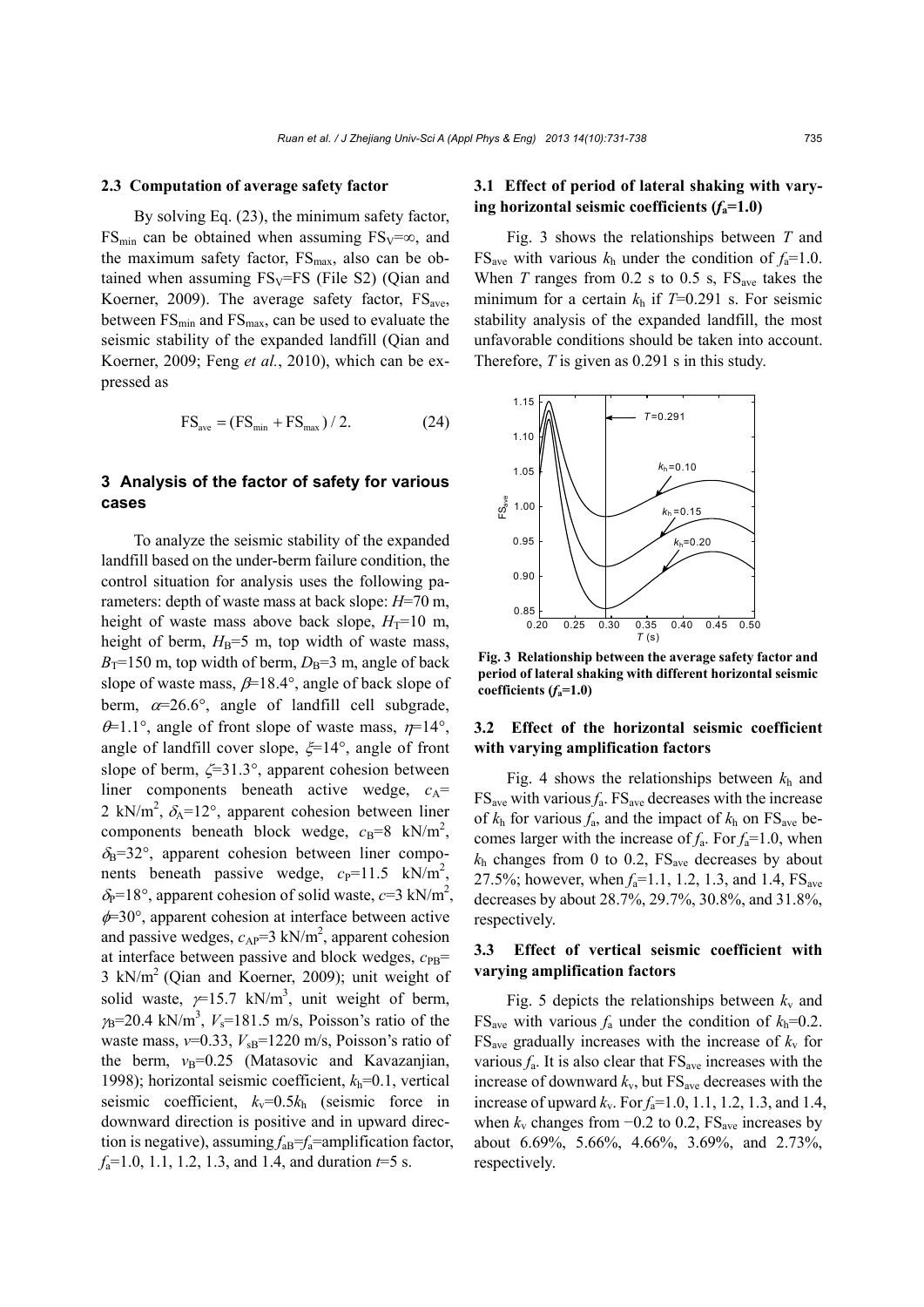

**Fig. 4 Relationship between the average safety factor and horizontal seismic coefficient with different amplification factors** 



**Fig. 5 Relationship between the average safety factor and vertical seismic coefficient with different amplification factors** 

## **3.4 Effect of the height of the berm with varying amplification factors**

Fig. 6 illustrates the relationships between  $H<sub>B</sub>$ and  $FS_{ave}$  with various  $f_a$ . Fig. 6 indicates that  $FS_{ave}$ increases with the increase of  $H_B$ . For  $f_a=1.0$ , 1.1, 1.2, 1.3, and 1.4, when  $H<sub>B</sub>$  changes from 2 m to 20 m, FSave increases by about 19.3%, 18.7%, 18.1%, 17.5%, and 17.0%, respectively.

# **3.5 Effect of the angle of the back slope of the berm with varying amplification factors**

Fig. 7 illustrates the relationships between  $\alpha$  and  $FS<sub>ave</sub>$  with various  $f_a$ .  $FS<sub>ave</sub>$  decreases slowly with the increase of  $\alpha$ . For  $f_a=1.0, 1.1, 1.2, 1.3,$  and 1.4, when  $\alpha$  changes from 20° to 45°, FS<sub>ave</sub> decreases by 1.02%, 0.88%, 0.73%, 0.58%, and 0.45%, respectively.



**Fig. 6 Relationship between the average safety factor and height of the berm with different amplification factors** 



**Fig. 7 Relationship between the average safety factor and angle of the back slope of the berm with different ampli-**

# **3.6 Effect of the depth of the waste mass at the back slope with varying amplification factors**

Fig. 8 shows the relationships between *H* and  $FS<sub>ave</sub>$  with various  $f<sub>a</sub>$ . In this figure,  $FS<sub>ave</sub>$  first slightly decreases, then sharply increases until it reaches the maximum value, and then slowly decreases with the increase of *H*. This may be caused by the presence of the landfill cover. Furthermore,  $FS_{ave}$  decreases with the increase of  $f_a$  for minor *H*, when *H* reaches to a certain value,  $FS<sub>ave</sub>$  will increases with the increase of  $f_a$ .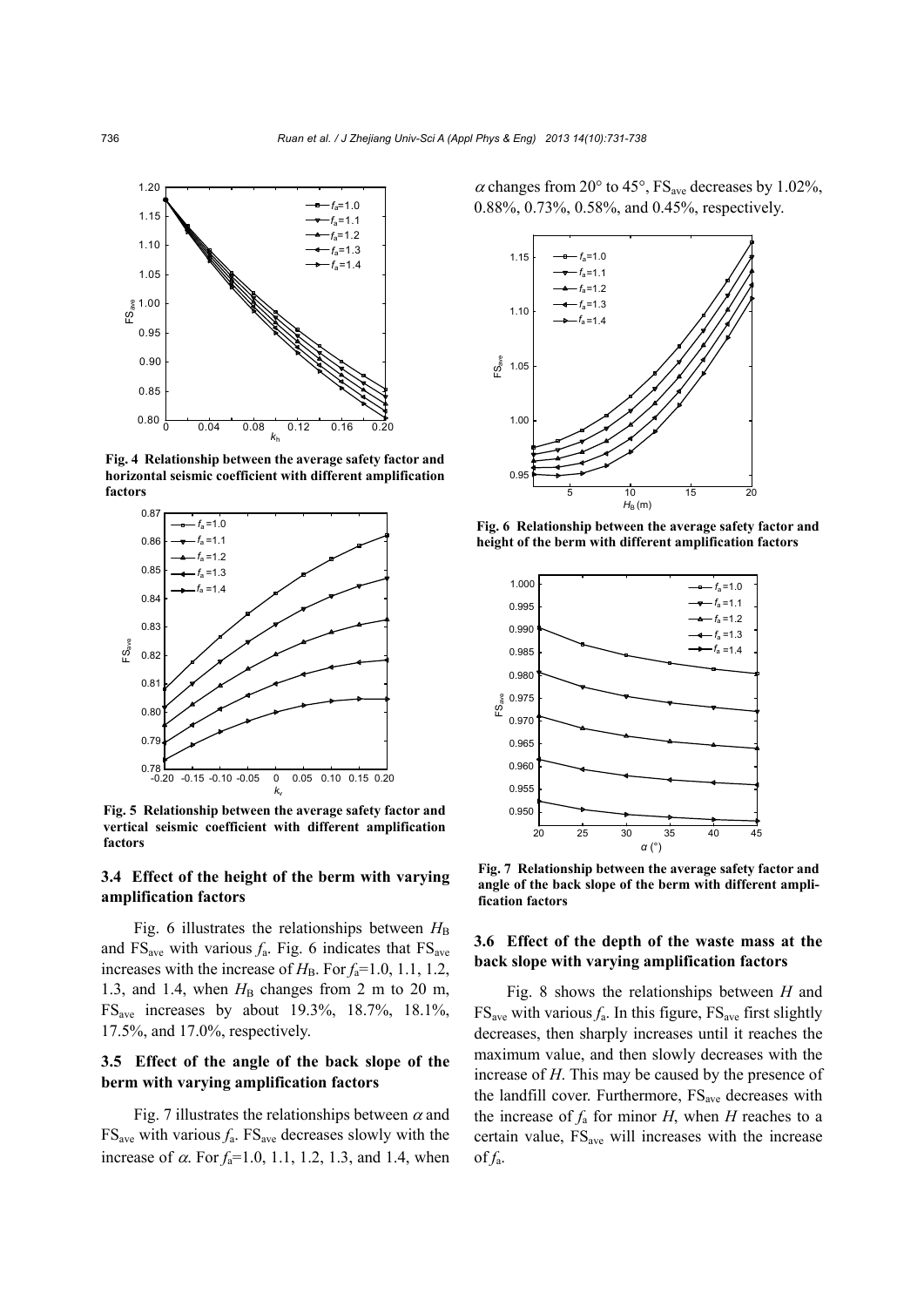

**Fig. 8 Relationship between the average safety factor and the depth of the waste mass at the back slope with different amplification factors** 

#### **4 Comparisons of results**

Comparing the present results with those obtained by the pseudo-static method for the same parameters, it is observed that the pseudo-dynamic method produces higher values for the average safety factor (Table 1). Moreover, the average safety factor of the pseudo-dynamic method is about 17% larger than that of the pseudo-static method for  $k_h=0.1$ ,  $k_v=0.5k_h$ , while the average safety factor of the pseudo-dynamic method is about 26% larger than that of the pseudo-static method for  $k_h=0.2$ ,  $k_v=0.5k_h$ . It can be seen that the seismic design of the expanded landfill will be safer using the pseudo-static method.

The pseudo-static method is from a perspective of the safer design of the landfill, while the pseudodynamic method is closer to the actual earthquake conditions. Therefore, the results obtained by which methods are to be considered more reasonable, but it still needs to be proved by additional experiments. Table 1 also shows that the difference in the average safety factors between the pseudo-static method and the pseudo-dynamic method will increase with the increase of *k*h.

### **5 Conclusions**

With respect to the issue of seismic stability of the expanded landfill with a trapezoidal berm based on an

**Table 1 Comparison of the average safety factor ob**tained in the present study  $(f_a=1.0)$  with the pseudo**static case based on the under-berm failure condition** 

| $H_{\rm B}(m)$ | $k_h$ =0.1, $k_v$ =0.5 $k_h$ |        | $k_h$ =0.2, $k_v$ =0.5 $k_h$ |        |
|----------------|------------------------------|--------|------------------------------|--------|
|                | А                            | в      | A                            | В      |
| $\mathfrak{D}$ | 0.8328                       | 0.9754 | 0.6646                       | 0.8432 |
| 6              | 0.8480                       | 0.9913 | 0.6818                       | 0.8593 |
| 10             | 0.8759                       | 1.0223 | 0.7086                       | 0.8898 |
| 14             | 0.9146                       | 1.0683 | 0.7429                       | 0.9345 |
| 18             | 0.9631                       | 1.1287 | 0.7843                       | 0.9934 |

A: pseudo-static method; B: pseudo-dynamic method. The basic parameters in Section 4 are the same as that in Section 3

under-berm failure condition using a pseudodynamic method, the following conclusions can be drawn as follows:

1. The period of lateral shaking for the most unfavorable condition is obtained with different seismic conditions.

2. With the increase of the amplification factor, the influence of the vertical seismic coefficient, height of berm, or angle of back slope of the berm on the seismic stability of the expanded landfill is weakened. On the contrary, the influence of the horizontal seismic coefficient on the seismic stability of the expanded landfill is strengthened.

3. The larger depth of waste mass at the back slope may be not adverse. Therefore, the landfill should be built higher if the ratio of the height of the waste mass above the back slope to the depth of the waste mass at the back slope is appropriate.

4. The average safety factor generally decreases with the increase of the amplification factor. Therefore, the reasonable consideration of the magnitude of the amplification factor is conducive to seismic design of the expanded landfill.

#### **References**

- Chen, Y.M., Gao, D., Zhu, B., Chen, R.P., 2008. Seismic stability and permanent displacement of landfill along liners. *Science in China, Series E: Technological Sciences*, **51**(4):407-423. [doi:10.1007/s11431-008-0031-y]
- Choudhury, D., Nimbalkar, S., 2005. Seismic passive resistance by pseudo-dynamic method. *Géotechnique*, **55**(9): 699-702. [doi:10.1680/geot.2005.55.9.699]
- Choudhury, D., Savoikar, P., 2011a. Seismic stability analysis of expanded MSW landfills using pseudo-static limit equilibrium method. *Waste Management and Research*, **29**(2):135-145. [doi:10.1177/0734242X10375333]
- Choudhury, D., Savoikar, P., 2011b. Seismic yield